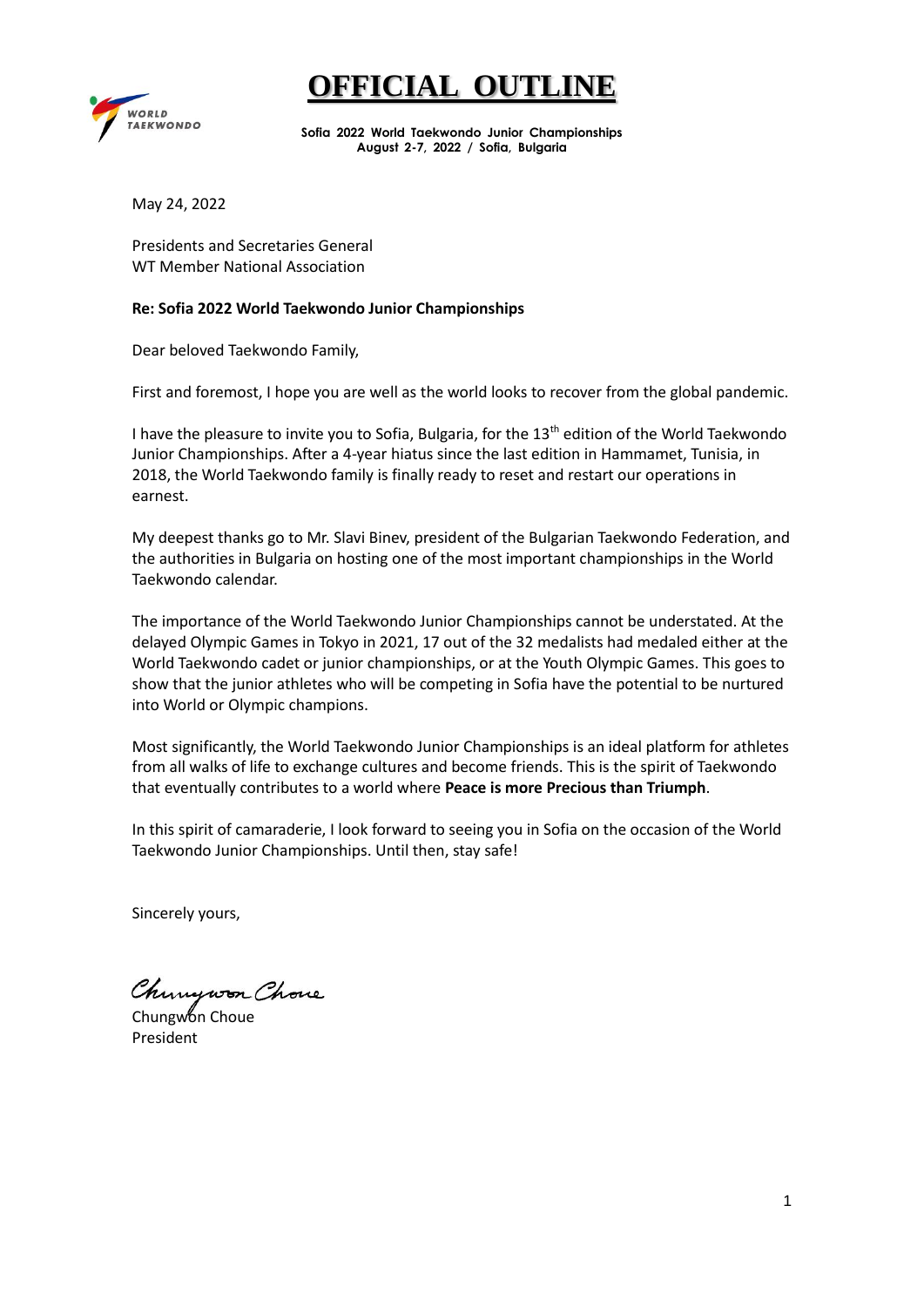

**Sofia 2022 World Taekwondo Junior Championships August 2-7, 2022 / Sofia, Bulgaria**

# **Sofia 2022 World Taekwondo Junior Championships August 2 - 7, 2022**

| 1.<br><b>PROMOTER:</b> | WORLD TAEKWONDO (President: Dr. Chungwon Choue)                           |
|------------------------|---------------------------------------------------------------------------|
| <b>ADDRESS:</b>        | 10th Fl., Booyoung Taepyung Bldg. 55 Sejong-daero, Jung-gu, Seoul, Korea, |
|                        | 04513                                                                     |
| <b>TELEPHONE:</b>      | +82.2.566.2505 / 82.2.557.5446                                            |
| <b>FAX:</b>            | +82.2.553.4728                                                            |
| <b>E-MAIL:</b>         | sport@worldtaekwondo.org (Sport & Event Management Department)            |
| <b>WEB-SITE:</b>       | http://www.worldtaekwondo.org                                             |

**2. ORGANIZING MNA & ORGANIZING COMMITTEE:** Bulgarian Taekwondo Federation

| <b>ADDRESS:</b>   | 75, Vassil Levski Blvd. Floor 4, office 403; ZIP 1040 1040 Sofia, Bulgaria |
|-------------------|----------------------------------------------------------------------------|
| <b>TELEPHONE:</b> | +359884423016, +359886336223                                               |
| <b>E-MAIL:</b>    | secretary.general@taekwondo-bulgaria.org, office@taekwondo-bulgaria.org    |
| <b>WEB-SITE:</b>  | https://www.taekwondo-bulgaria.org                                         |

### **3. VENUE: Multifunctional Sports Hall Arena Armeec Sofia Address:** 1 Asen Yordanov Blvd., Sofia, Bulgaria **Map:** <https://goo.gl/maps/Ks27SpbAiogwoenK6>

# **4. QUALIFICATIONS**

In accordance with *Article 4: Qualification of Contestant* of the WT Competition Rules, the contestant must be:

| <b>CRITERION #1:</b> | Holder of the nationality of the participating team                      |  |  |  |
|----------------------|--------------------------------------------------------------------------|--|--|--|
| <b>CRITERION #2:</b> | An athlete must be nominated by the pertinent national                   |  |  |  |
|                      | taekwondo association that is recognised by the World Taekwondo          |  |  |  |
| <b>CRITERION #3:</b> | Holder of the Kukkiwon Poom/Dan Certificate                              |  |  |  |
|                      | (* A copy of the Poom/Dan certificate should be enclosed when            |  |  |  |
|                      | registering for accreditation. In case a contestant has applied for a    |  |  |  |
|                      | Kukkiwon Poom/Dan certificate but has not received it yet, a copy        |  |  |  |
|                      | of the Poom/Dan application form and the remittance certificate          |  |  |  |
|                      | sent to the Kukkiwon must be enclosed when registering for               |  |  |  |
|                      | accreditation. Please refer to the Kukkiwon Web<br>site                  |  |  |  |
|                      | (www.kukkiwon.or.kr) for more information.)                              |  |  |  |
| <b>CRITERION #4:</b> | An athlete must be born between 1 January 2005 and 31 December           |  |  |  |
|                      | 2007.                                                                    |  |  |  |
| <b>CRITERION #5:</b> | Holder of an approved WT Global Athlete License (GAL)                    |  |  |  |
|                      | *** Any questions on the WT GAL, please contact your assigned WT         |  |  |  |
|                      | <b>GMS Manager</b>                                                       |  |  |  |
|                      |                                                                          |  |  |  |
| ** Special Entry     | refugee<br>WT<br>register<br>athlete(s)<br>for<br>World<br>Junior<br>may |  |  |  |
|                      | Championships.                                                           |  |  |  |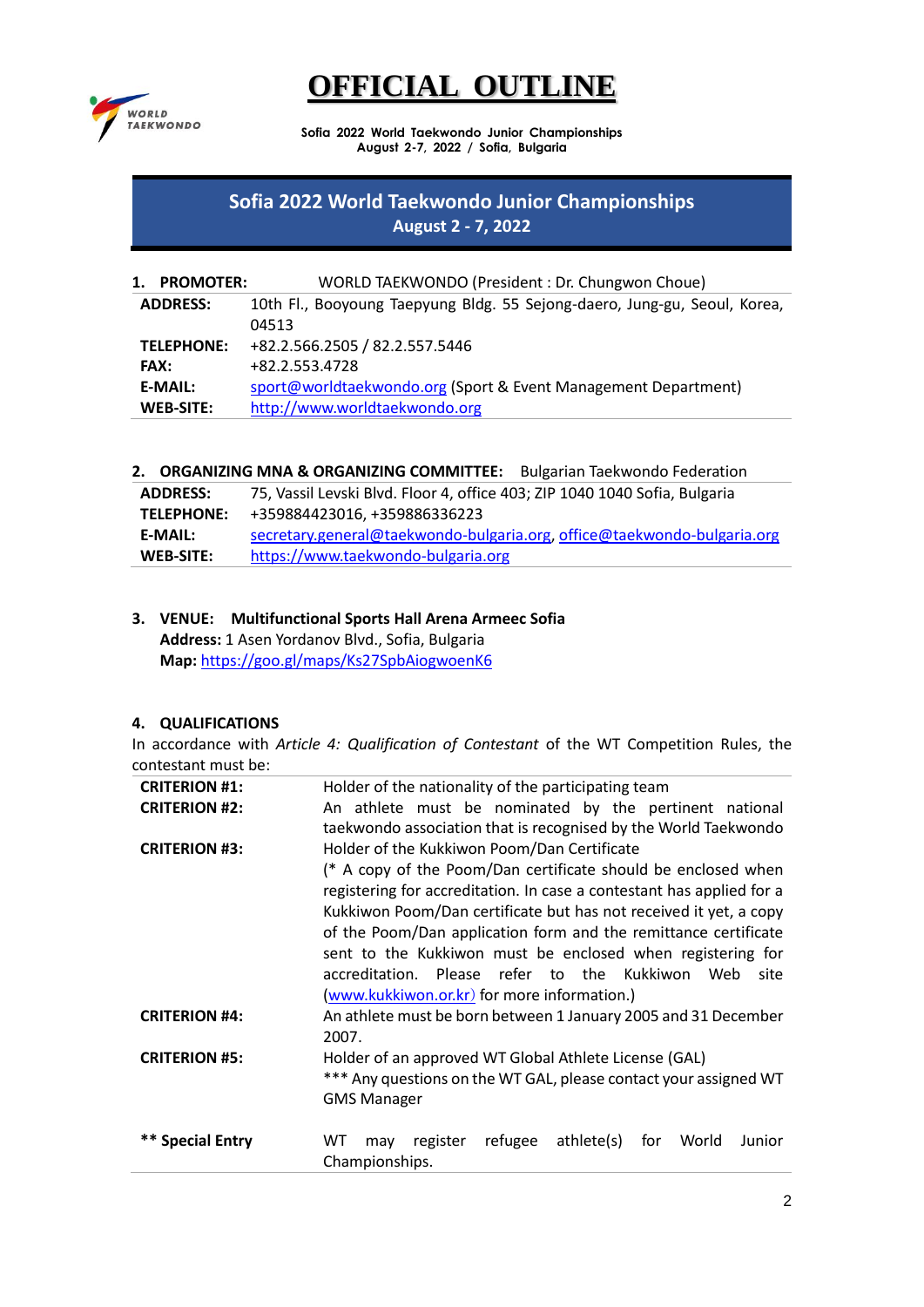

**Sofia 2022 World Taekwondo Junior Championships August 2-7, 2022 / Sofia, Bulgaria**

#### **5. COMPETITION RULES**

WT Competition Rules shall be applied.

#### **6. METHOD OF COMPETITION**

- i. Best of 3 system
- ii. Grade: G7
- iii. Number of Courts: Five (5)
- iv. Maximum quotas per MNA: One (1) athlete per weight division

### **7. CONTEST TIME**

2 minutes x 3(2) round with 1 minute break for all matches

#### **8. WEIGHT DIVISIONS**

| Men's division |                     | Women's division |                     |
|----------------|---------------------|------------------|---------------------|
| Under 45kg     | Not exceeding 45kg  | Under 42kg       | Not exceeding 42 kg |
| Under 48kg     | Over 45 kg &        | Under 44kg       | Over 42 kg &        |
|                | Not exceeding 48 kg |                  | Not exceeding 44 kg |
| Under 51kg     | Over 48 kg &        | Under 46kg       | Over 44 kg &        |
|                | Not exceeding 51 kg |                  | Not exceeding 46 kg |
| Under 55kg     | Over 51 kg &        | Under 49kg       | Over 46 kg &        |
|                | Not exceeding 55 kg |                  | Not exceeding 49 kg |
| Under 59kg     | Over 55 kg &        | Under 52kg       | Over 49 kg &        |
|                | Not exceeding 59 kg |                  | Not exceeding 52 kg |
| Under 63kg     | Over 59 kg &        | Under 55kg       | Over 52 kg &        |
|                | Not exceeding 63 kg |                  | Not exceeding 55 kg |
| Under 68kg     | Over 63 kg &        | Under 59kg       | Over 55 kg &        |
|                | Not exceeding 68 kg |                  | Not exceeding 59 kg |
| Under 73kg     | Over 68 kg &        | Under 63kg       | Over 59 kg &        |
|                | Not exceeding 73 kg |                  | Not exceeding 63 kg |
| Under 78kg     | Over 73 kg &        | Under 68kg       | Over 63 kg &        |
|                | Not exceeding 78 kg |                  | Not exceeding 68 kg |
| Over 78kg      | Over 78 kg          | Over 68kg        | Over 68 kg          |

# **9. CONDITIONS FOR PARTICIPATION**

#### Round-trip Airfare and Accommodation

Round trip airfare and and accommodation charges of room and board shall be borne by the participating National Association.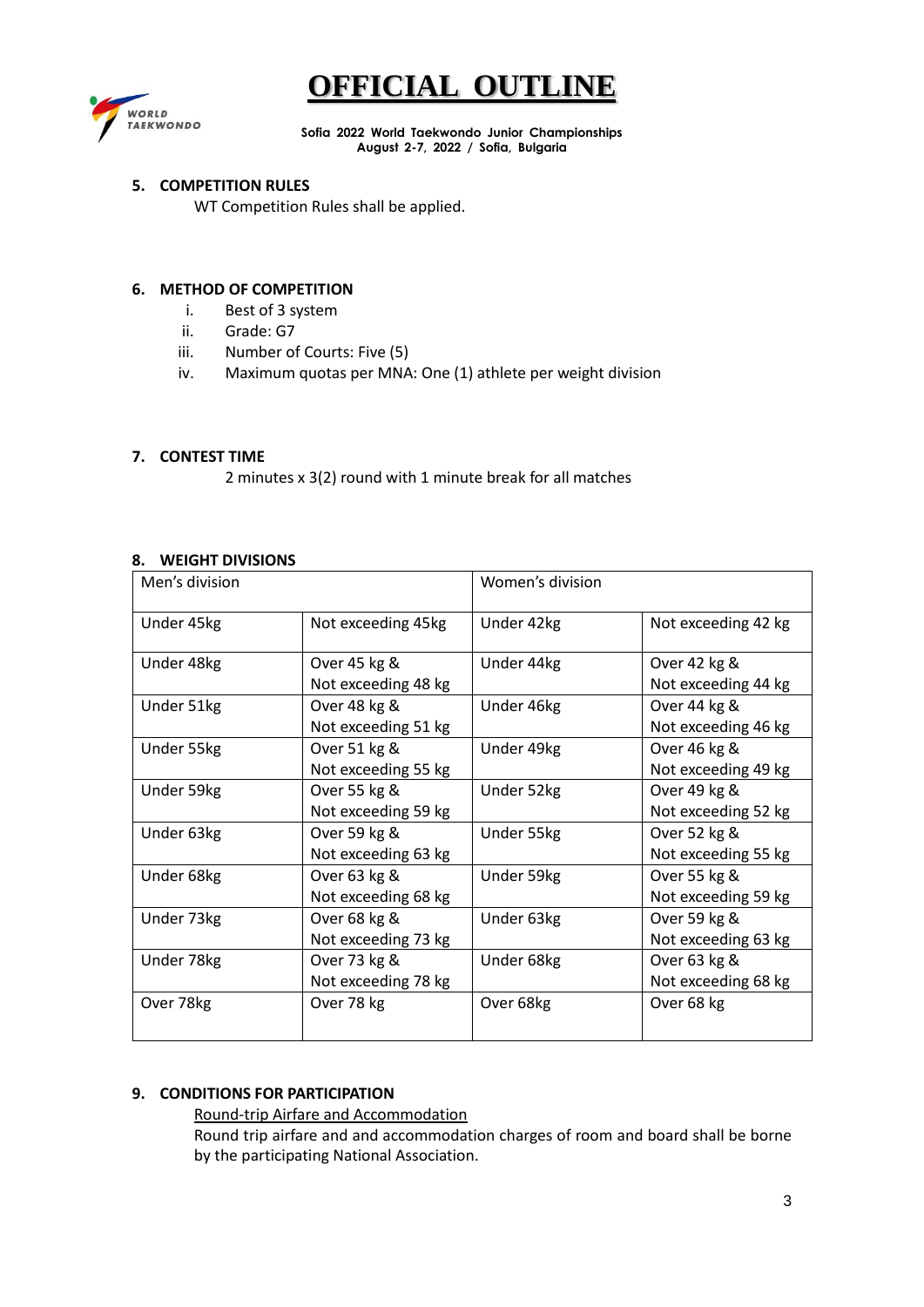

**Sofia 2022 World Taekwondo Junior Championships August 2-7, 2022 / Sofia, Bulgaria**

#### **10. WT GLOBAL LICENCE & ONLINE REGISTRATION**

All Athletes and Team officials must FIRST be registered with a WT Global Athlete Licence (GAL) or Global Official Licence (GOL).

#### **i. WT Online Registration**

Online National Team Entry will only be accepted through the WT online registration system, [https://worldtkd.simplycompete.com](https://worldtkd.simplycompete.com/) and registration is only possible with an approved WT Global Licence. MNA assigned GMS admins will be notified via email once online registration is open.

#### **11. ENTRY FEES**

The OC shall collect the entry fees from the participating national teams. The national team shall pay an entry fee to the Organizing Committee by bank transfer prior to the start of the competition. All bank transfer shall be paid to the following bank account:

| <b>Beneficiary</b>  | <b>Bulgarian Taekwondo federation</b>                  |  |
|---------------------|--------------------------------------------------------|--|
| Name of the bank    | <b>First Investment Bank</b>                           |  |
| <b>IBAN</b>         | BG42FINV915010E0075035<br>* The letter 'O' is not used |  |
| <b>BIC/SWIFT</b>    | <b>FINVBGSF</b>                                        |  |
| <b>Bank address</b> | bul. Dragan Tsankov Nº37, 1797 g.k. Iztok, Sofia       |  |

Athletes shall not be allowed to compete without successful payment of entry fee to the Organizing Committee.

- ✓ **Early Bird DISCOUNTED REGISTRATION FEES**: A discount will be given to national teams that **complete and pay** their registration during this period.
- ⚫ \$ 75 USD per athlete
- Discounted entry fee period will begin on Wednesday May 25<sup>th</sup>, 2022, 17:00 local Swiss time.
- Discounted entry fee period will end on Wednesday June 8<sup>th</sup>, 2022, 17:00 local Swiss time.

✓ **REGULAR ENTRY FEES**: The national teams that **complete and pay** their registration during this period will be charged the regular registration fee.

- \$100 USD per athlete.
- Regular entry fee period will begin on Wednesday June 8<sup>th</sup>, 2022 17:01 Local Swiss time.
- Regular entry fee period will end on Wednesday July 6<sup>th</sup>, 2022, 17:00 local Swiss time.

\*\* At the close of regular registration on Wednesday July 6<sup>th</sup>, 2022, 17:00 local Swiss time if the Organizing Committee and the WT decide to implement an extension of the Registration Period, this will be advertised by an official communication and then the following late registration dates and fees will apply \*\*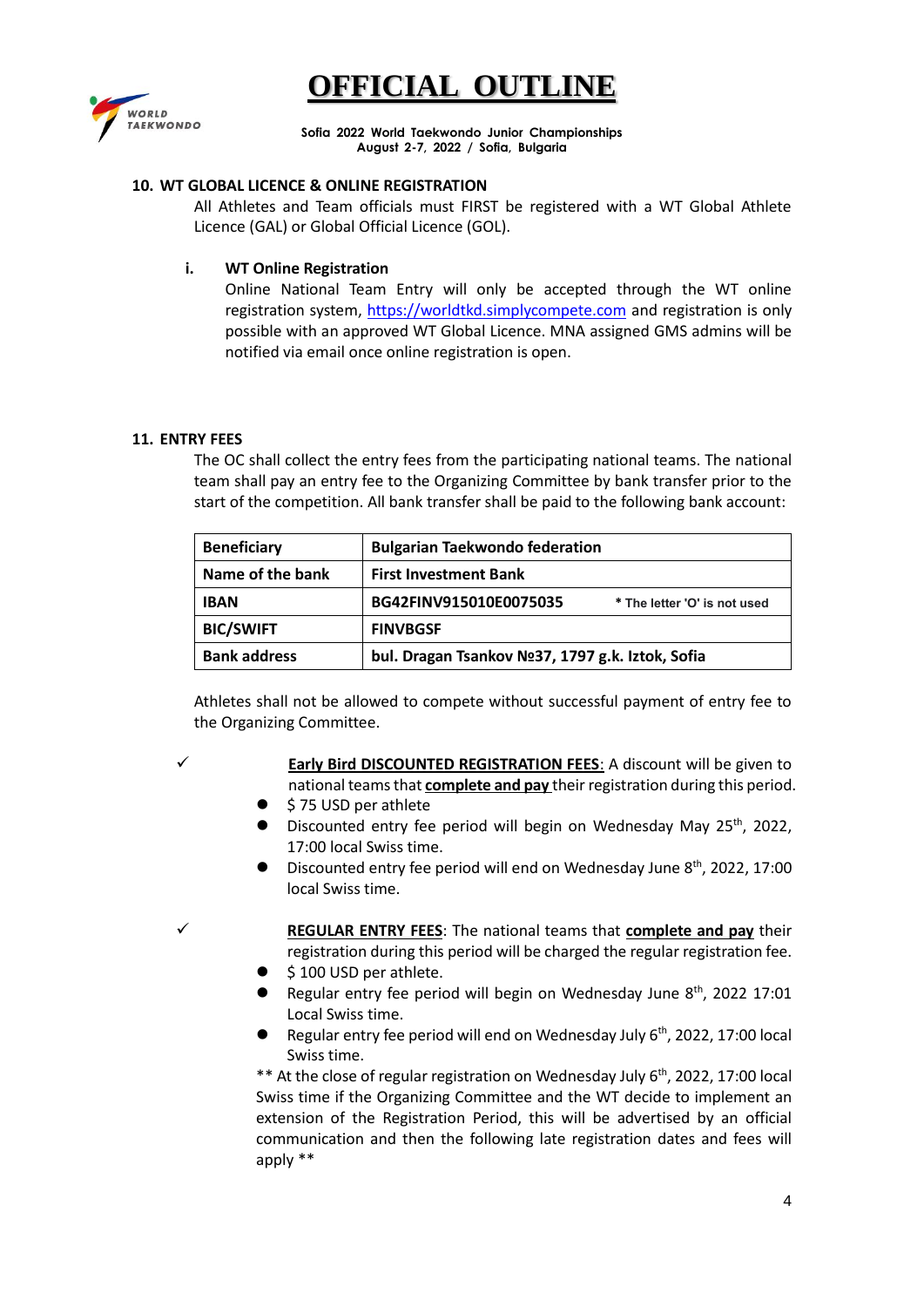

**Sofia 2022 World Taekwondo Junior Championships August 2-7, 2022 / Sofia, Bulgaria**

LATE REGISTRATION FEES: In the case that a late registration period is required the national teams completing their registration during this period will be charged this fee.

- ⚫ \$ 150 per athlete.
- Late registration fee period would begin (if implemented) on Wednesday July 6<sup>th</sup> 17:01 local Swiss time.
- Late registration period will end (if implemented) on Wednesday July 13<sup>th</sup>, 2022 17:00 local Swiss time.
- ⚫ LATE REGISTRATION PERIOD ONLY APPLIES IF THE WT AND OC DECIDE TO IMPLEMENT THIS AND IF SO, THIS WILL BE INFORMED BY THE WT OR OC IN AN OFFICIAL COMMUNICATION.

### **12. IMPORTANT DATES & INFORMATION**

- i. In case of replacement of an injured athlete, an MNA may replace this athlete no later than July 13<sup>th</sup>, 2022 17:00 Local Swiss Time.
- ii. The registered athletes (only injured athlete) or team officials may be replaced without any penalty until **July 13 th** , 2022 17:00 Local Swiss Time.
- iii. Entry fee of US\$100 per athlete will not be charged in case of cancellation of participation until July 6<sup>th</sup> Entry fee must be paid in case of the cancellation of participating athletes after **July 6 th** or no-show.
- **Athletes:** Member national associations have to submit entry online by logging into the WT GMS for a maximum of 10 male and 10 female athletes. No entry will be accepted or modified at the accreditation center(s) in Sofia.
- **Team officials:** Member national association have to register online by logging in to the WT GMS for maximum one (1) Head of team per country, one (1) manager per team, two (2) coaches per team, one (1) team doctor per team, two (2) trainers per team.
- **MNA officials:** three (3) Member National Association (MNA) officials per country can be registered online by logging in to the WT GMS.
- **Penalty:** Penalty of US\$100 per person shall be paid to the Organizing Committee at the accreditation center in Sofia in the following cases.
	- 1) Any team official who is not registered online wants to be accredited at the accreditation center in Sofia although the total number of team officials does not exceed the designated number,
	- 2) In case of exceeding designated number of MNA officials wants to be accredited at the accreditation center in Sofia or any MNA official who is not registered online wants to be accredited at the accreditation center in Sofia.
- Any changes or additions that are made to a national team list after close of final online registration will be charged a US\$100 penalty in addition to the registration fees. This penalty will be considered the onsite fee for approved additions or changes to the national team list.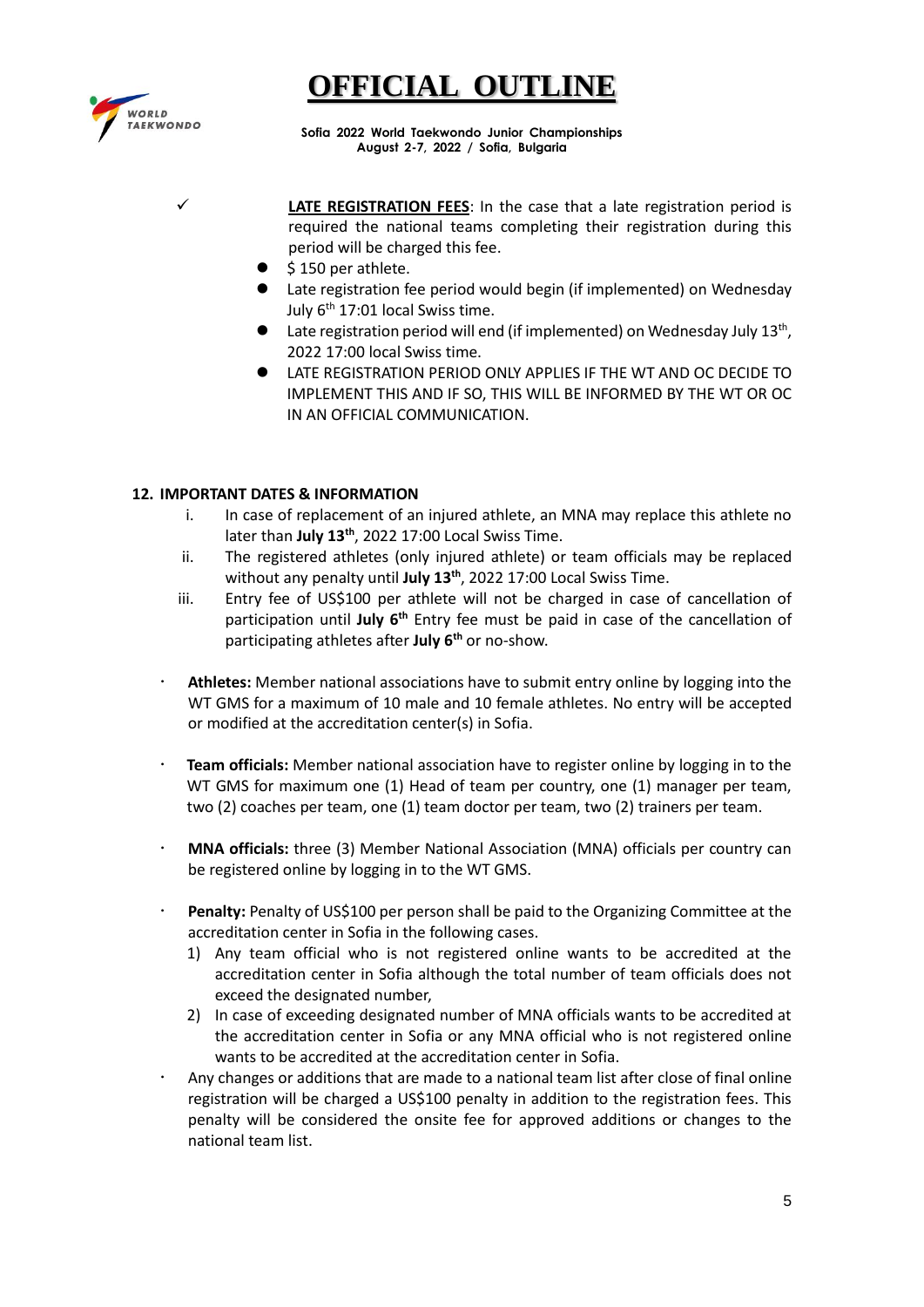

**Sofia 2022 World Taekwondo Junior Championships August 2-7, 2022 / Sofia, Bulgaria**

• Any WT Global Licence registration completed onsite will be charged a US\$50 onsite processing fee for each WT Global Licence required.

### **13. CLASSIFICATION OF RESULTS**

i. Individual Awards

Medals will be awarded to the top four athletes in the respective classifications and weight divisions of the pertinent championships:

| $1st$ PLACE: | <b>GOLD MEDAL &amp; CERTIFICATE</b> |
|--------------|-------------------------------------|
| $2nd$ PLACE: | SILVER MEDAL & CERTIFICATE          |
| $3rd$ PLACE: | BRONZE MEDAL & CERTIFICATE          |
| $3rd$ PLACE: | BRONZE MEDAL & CERTIFICATE          |

#### ii. Team Awards

Based on the point system below, the top five (5) teams of the Men's division and the top five (5) teams of the Women's division will receive trophies:

| <b>RATIONALE</b>                                          | <b>NO. OF POINTS AWARDED</b> |
|-----------------------------------------------------------|------------------------------|
| For every contestant who passed the official<br>weigh-in: | -1                           |
| For every win (including byes):                           | 1                            |
| For every Gold Medal:                                     | 120                          |
| For every Silver Medal:                                   | 50                           |
| For every Bronze Medal:                                   | 20                           |

Other prizes, such as the "Good Fighting Spirit Prize", "Active Participation Prize", MVPs and Best Referees and Best Coaches may be awarded to selected teams and individuals.

| <b>POSITION</b>      | <b>MAX. NO. OF MEMBERS</b><br><b>MALE</b> | <b>MAX. NO. OF MEMBERS</b><br><b>FEMALE</b> |
|----------------------|-------------------------------------------|---------------------------------------------|
| <b>HEAD OF TEAM:</b> |                                           | 1                                           |
| MANAGER:             | 1                                         | 1                                           |
| COACH:               | 3                                         | 3                                           |
| TRAINER:             | $\mathcal{P}$                             | $\mathfrak{p}$                              |
| <b>TEAM DOCTOR:</b>  | 3                                         | 3                                           |
| <b>CONTESTANTS:</b>  | 10                                        | 10                                          |

#### **14. TEAM ENTRIES PER COUNTRY (MAXIMUM 39 MEMBERS)**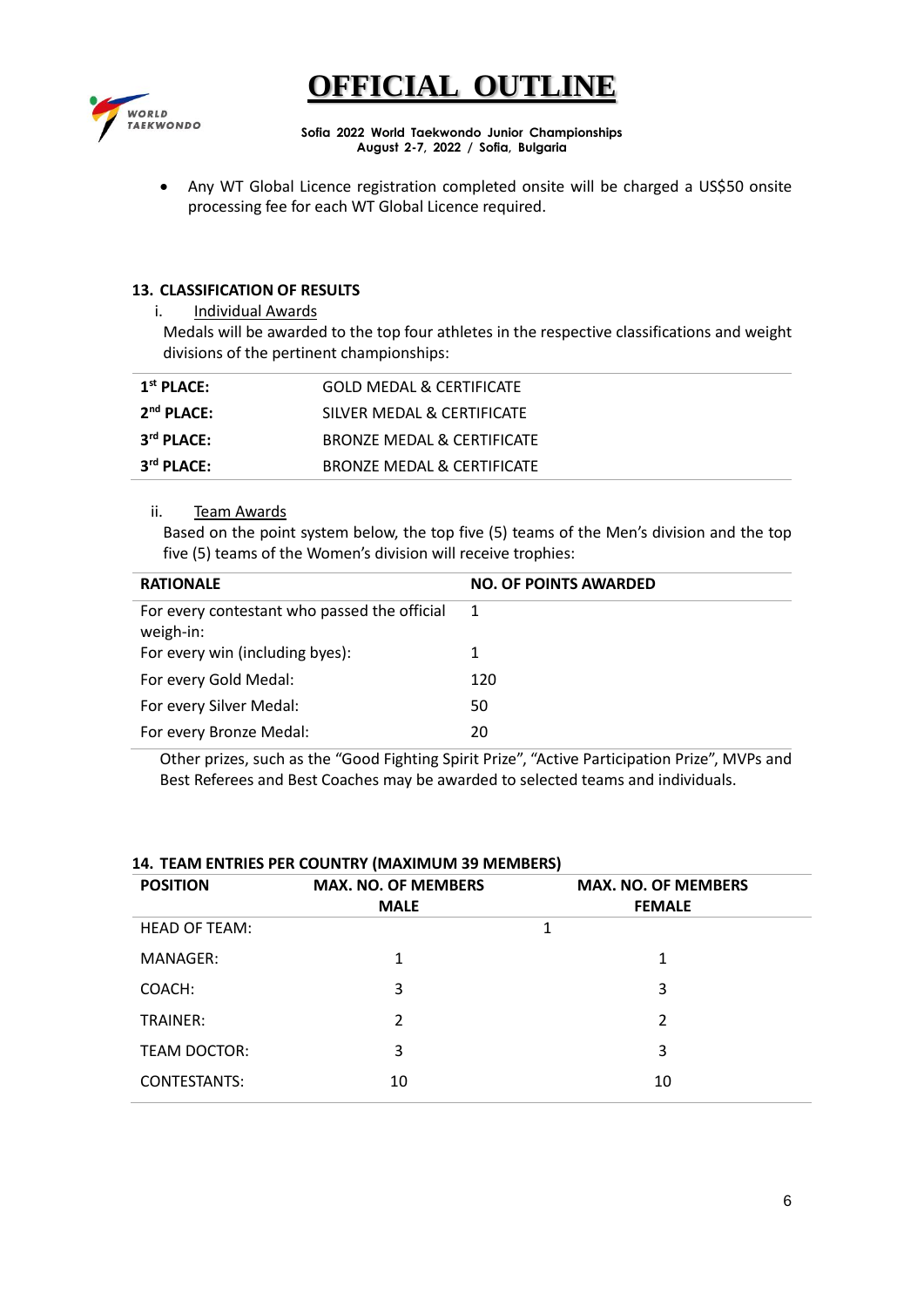

**Sofia 2022 World Taekwondo Junior Championships August 2-7, 2022 / Sofia, Bulgaria**

#### **15. WT-RECOGNIZED TAEKWONDO UNIFORM (***DOBOK***) AND PROTECTIVE EQUIPMENT**

- i. **KPNP Protector and Scoring System (PSS)** including Head PSS will be used for the competition.
- ii. Participating contestants are required to wear WT-recognized doboks and WTrecognized protective equipment. The latest version of WT-recognized manufacturers' list is available at the website of WT [\(http://www.worldtaekwondo.org/wtf](http://www.worldtaekwondo.org/wtf-partners/recognized/)[partners/recognized/\)](http://www.worldtaekwondo.org/wtf-partners/recognized/)
- iii. The Organizing Committee will provide Protector and Scoring System (PSS) to the participating contestants. Participating contestants are required to bring their own groin guards, mouthpieces, gloves, sensing socks and shin and forearm guards for their personal use.
- iv. Before entering the field of play, all contestants will proceed to the inspection desk for inspection of their doboks and protective equipment. Any contestant who wears unofficial doboks or protective equipment will not be permitted to compete.
- v. Instant Video Replay (IVR) System will be used.
- vi. Wireless communication system between referee and review jury will be used from Semi-Final.

### **16. IDENTIFIATION OF NOC CODE AND MANUFACTURER**

- i. National flag shall be located between 3cm and 3.4cm below the right shoulder line of upper garment.
- ii. NOC Code is a three-letter National Olympic Committee abbreviation, and it shall be printed at the back in black and centred at 5cm or higher from the bottom line of the upper garment within the size of 30cm width x 12cm height. The font of the letters shall be in bold "Verdana".
- iii. Manufacturer's identification (name, designation trademark, logo or any distinctive sign of the manufacturer) shall be located one per garment within 20 $\text{cm}^2$  except at the location of the WT or WTF logo.

#### **17. MEDICAL CONTROL**

- i. The WT Anti-Doping Rules, and where necessary the Code of the World Anti-Doping Agency, shall apply throughout the competitions.
- ii. Compulsory anti-doping tests will be carried out for all medallists as well as random selection basis. The WT and/or WADA may carry out random out-of-competition testing prior to the competition. Therefore, all participating contestants are required to submit their latest and most accurate Athlete Location (Whereabouts Info) Forms to the WT.
- iii. TUE (Therapeutic Use Exemption) Athletes who take any substance or medicine listed in the "Prohibited List" of the WT Anti-Doping Rules and Anti-Doping Code of World Anti-Doping Agency (WADA) for therapeutic purposes are requested to submit TUE applications via ADAMS, together with the required medical information. If you do not have an ADAMS account yet, please contact tue@ita.sport to have it set up.

Otherwise, please download the TUE Application For[m HERE](https://ita.sport/uploads/2022/03/2022_tue_application_form.pdf) and once duly completed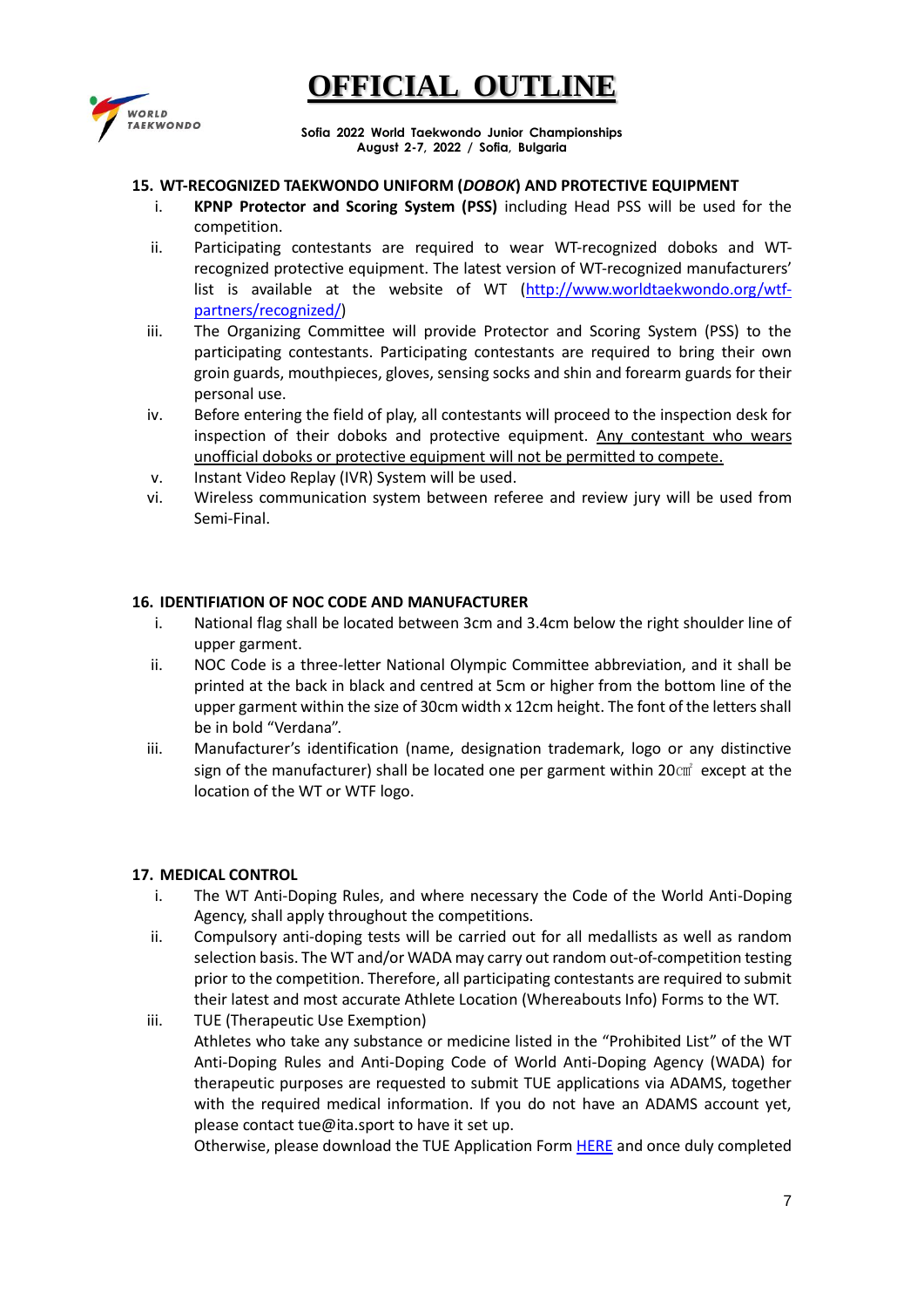

**Sofia 2022 World Taekwondo Junior Championships August 2-7, 2022 / Sofia, Bulgaria**

and signed, send it together with the required medical file to tue@ita.sport with copy to antidoping@worldtaekwondo.org. by at least 30 days before the first competition day.

For more details, please see the following page of the WT website: [http://www.worldtaekwondo.org/anti\\_doping-wt/therapeutic.html](http://www.worldtaekwondo.org/anti_doping-wt/therapeutic.html)

iv. WT Mouth guard, Taping and Bracing rules http://www.worldtaekwondo.org/wp-content/uploads/2019/06/WT-Mouthguardbrace-taping-and-padding-rules-5-29-2019.pdf

### **18. HEAD OF TEAM MEETING & DRAWING OF LOTS SESSION**

- i. The head of team meeting and the drawing of lots session shall be conducted on August 1<sup>st</sup>, 2022 for the Sofia 2022 World Taekwondo Junior Championships, in the presence of the WT officials and the representatives of the participating nations.
- ii. The method and order of the draw may be changed depending on the decision of the Technical Delegate.
- iii. Depending on the decision of the Technical Delegate, WT officials or Organizing Committee volunteers could be designated to draw lots on behalf of the officials of the participating nations who are not present at the time of the lot drawing session.

#### **19. WEIGH-IN**

- i. General Weigh-in of the contestants shall be completed one day before their scheduled competition day.
- ii. Random weigh-in of the contestants shall take place in the morning on the competition day of their respective weight category except M+78 & W+68. All contestants in draw must be presented
- iii. Junior contestants must be weighed with underwear(s) and 100 grams will be allowed to compensate.
- iv. According to WT competition Rules, the number of contestants who will be participated Random weight-in shall be decided per each weight category with 5% allowance as below table.

| <b>Weight Category</b> | 5% allowance         | <b>Weight Category</b> | 5% allowance         |
|------------------------|----------------------|------------------------|----------------------|
| $M-45$                 | Not exceeding 47.3kg | $W-42$                 | Not exceeding 44.1kg |
| $M-48$                 | Not exceeding 50.4kg | $W-44$                 | Not exceeding 46.2kg |
| $M-51$                 | Not exceeding 53.6kg | W-46                   | Not exceeding 48.3kg |
| M-55                   | Not exceeding 57.8kg | $W-49$                 | Not exceeding 51.5kg |
| M-59                   | Not exceeding 62.0kg | $W-52$                 | Not exceeding 54.6kg |
| $M-63$                 | Not exceeding 66.2kg | W-55                   | Not exceeding 57.8kg |
| M-68                   | Not exceeding 71.4kg | W-59                   | Not exceeding 62.0kg |
| $M-73$                 | Not exceeding 76.7kg | $W-63$                 | Not exceeding 66.2kg |
| M-78                   | Not exceeding 81.9kg | W-68                   | Not exceeding 71.4kg |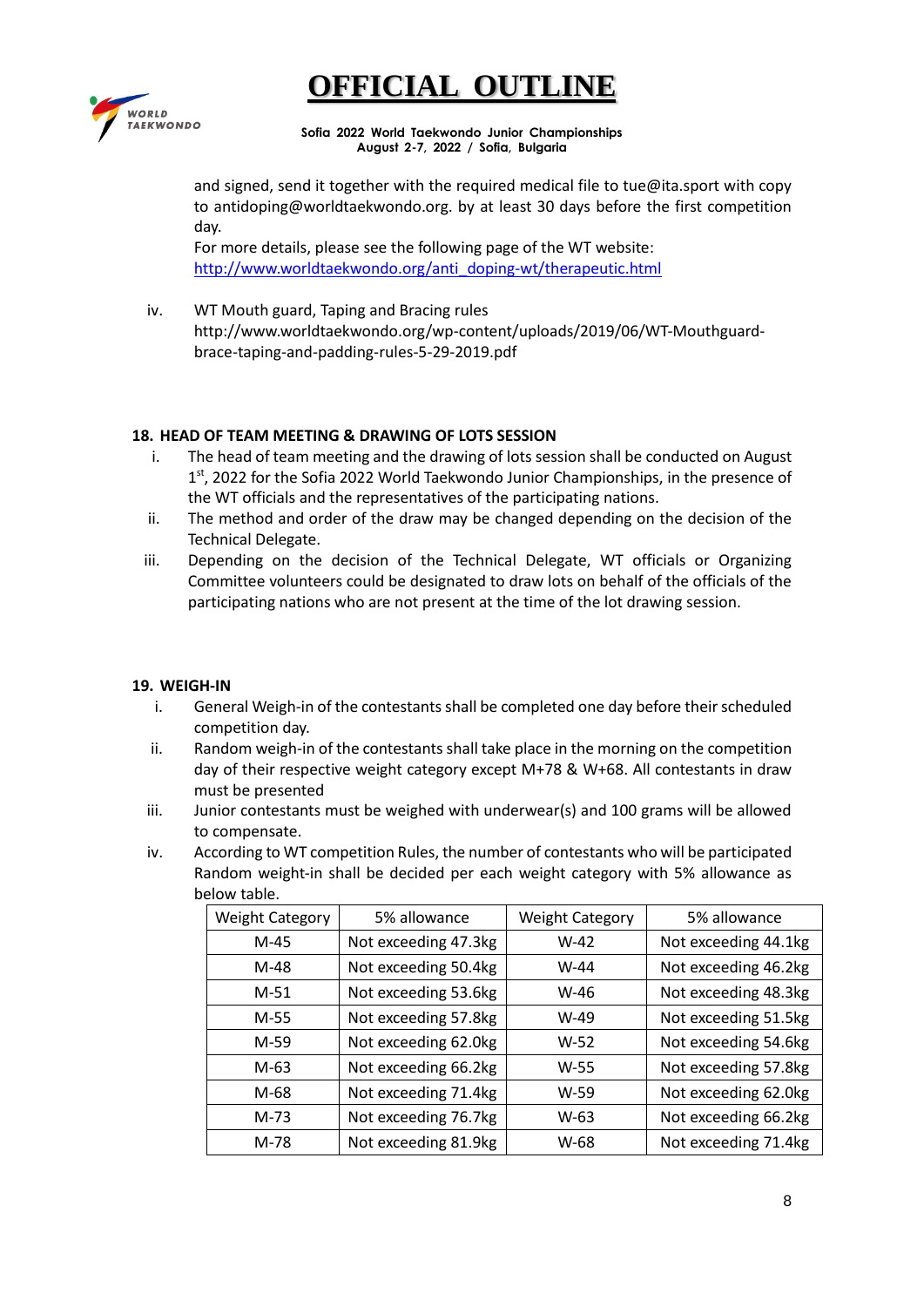



**Sofia 2022 World Taekwondo Junior Championships August 2-7, 2022 / Sofia, Bulgaria**

v. During the weigh-in, male contestants shall wear underpants and female contestants shall wear underpants and brassieres.

#### **20. INDEMNITIES**

- i. The respective national taekwondo associations shall be responsible for ensuring that all officials and participants are covered with effective travel & medical insurance coverage.
- ii. Participants without proper insurance coverage will not be allowed to compete at the competition.
- iii. The Organizing Committee will acquire general Public Liability event insurance.

### **21. ACCOMMODATION & TRANSPORTATION**

As the format of the event will be a bio-secured bubble, all accredited teams participating at the event shall mandatorily book their hotel accommodation via the Organizing Committee. Any athlete or team member that do not comply with this regulation will NOT be able to participate at the event. In case of team or individual self-book accommodation in different than the official hotels trough the OC a penalty of 300 Euro per person will apply.

The participating teams are required to submit the Accommodation form (Appendix 2), available on WT GMS registration system – worldtkd.simplycompete.com by no later than July  $6<sup>th</sup>$ , 2022. No other registration method will be accepted. The Accommodation guide is also available on the WT GMS platform.

Once the Accommodation form has been submitted you will be contacted by OC's Accommodation Department, which will provide invoice for payment of the rooms reservation. The invoice has validity of 5 working days (but no later than July  $6^{th}$ , 2022, 17:00 local Swiss time). The reservation will be waved and the rooms won't be hold for the respective team, if a proof of payment is not sent within due time.

Cancellation policy:

• 100% refunding of paid accommodation, if requested by July  $6<sup>th</sup>$  2022, 17:00 local Swiss time.

• 50% refunding of paid accommodation, if requested by July 8<sup>th</sup> 2022, 17:00 local Swiss time.

- No refunding of paid accommodation if requested after July 8<sup>th</sup> 2022, 17:00 local Swiss time.
- The requests for refunding must be send to: [accommodation@taekwondo-bulgaria.org](mailto:accommodation@taekwondo-bulgaria.org)

Ground transportation will be provided on arrival and departure free of charge, only for teams, which book by sending the Transportation form (Appendix 3), available on WT GMS platform. Deadline for Transportation form submission July 6<sup>th</sup>, 2022.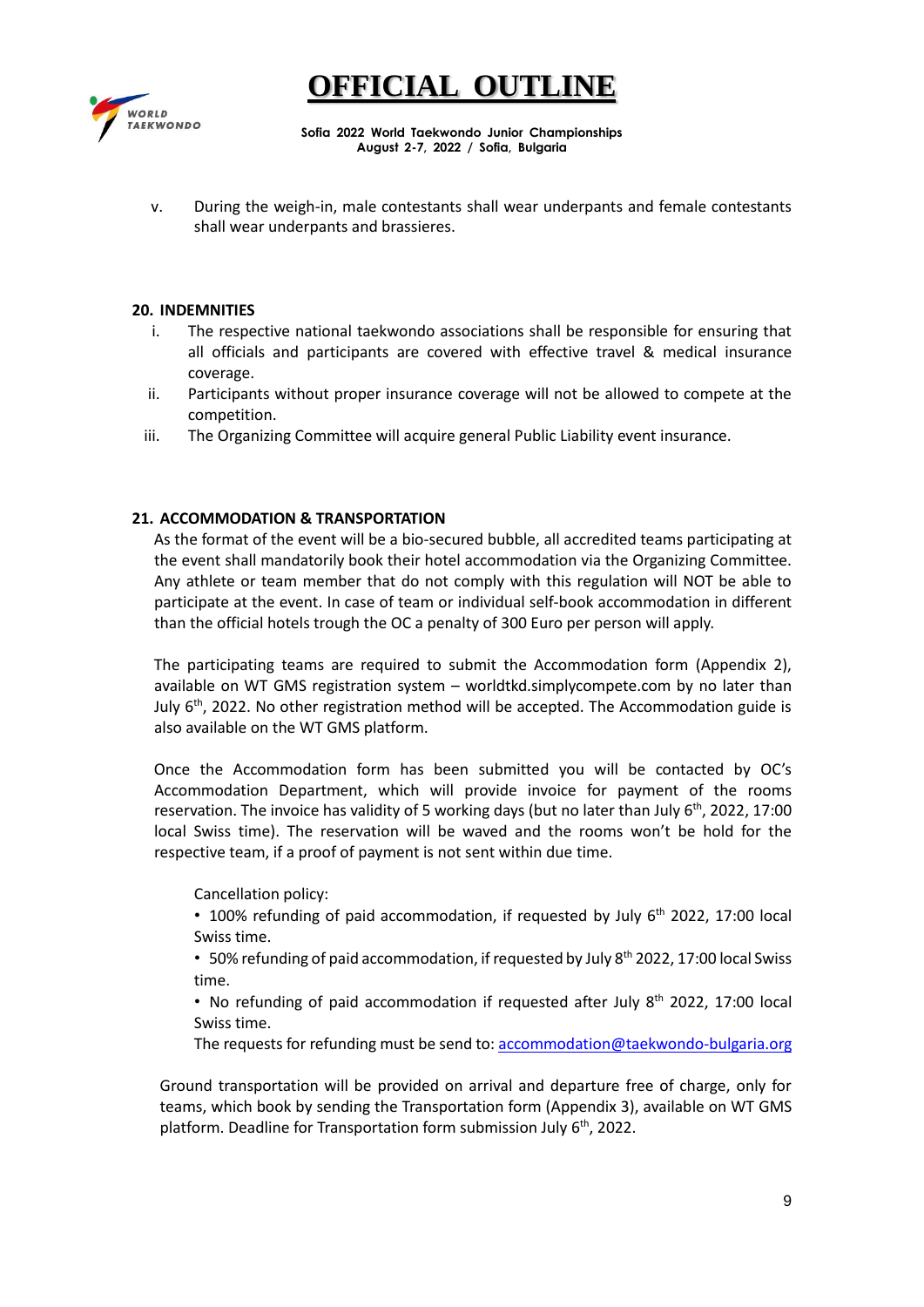

**Sofia 2022 World Taekwondo Junior Championships August 2-7, 2022 / Sofia, Bulgaria**

#### **22. VISA INFORMATION**

Teams and individuals who require a visa to enter Bulgaria should be aware that there is no possibility for Visa-upon-arrival application. Therefore, all participants have to check the visa requirements for entering Bulgaria and apply on time consulted with the Bulgarian Embassy appointed for the respective country.

The Organizing Committee will assist to all visa appliers by issuing visa invitation letter, once the Accommodation booking is completed. Unfortunately, the OC does not have the ability to speed up visa applications or contact embassies on behalf of visa applicants.

Deadline for Visa application form submission – July  $7<sup>th</sup>$ 

Please find detailed information from invitation package. The Visa Guideline and Appendices shall be provided by Organizing Committee separately and can be downloaded directly from GMS.

### **23. ENTRY REQUIREMENTS RELATED TO COVID-19**

The information about the requirements for entry in Bulgaria, documents and procedure are provided on the following link[: https://www.mfa.bg/en/customnews/main/24737](https://www.mfa.bg/en/customnews/main/24737) 

The information from the Bulgarian Ministry of Foreigner Affairs has been subject of revision every two weeks. Please check regularly the information from the website.

#### **24. COVID-19 TESTING**

By the local authorities and their requirements for participation at indoor sports events by the time of the Outline publications all participants at the events – athletes, coaches, team representatives, officials and etc. are subject to COVID-19 testing by Rapid Antigen Test method upon their arrival at hotel of the accommodation.

**The cost of the Rapid Antigen Test applied to all participants at the event is 22 Euro/per person. The cost is payable by cash upon testing.** 

In case a team representative or official needs to be COVID tested at any time during the competition or before departure, the OC could arrange tests within 72 hours' notice. The result of the test will be issued 24 hours after testing. The relevant Testing Form (Appendix 2) must be filled in and sent to the email address available on the form.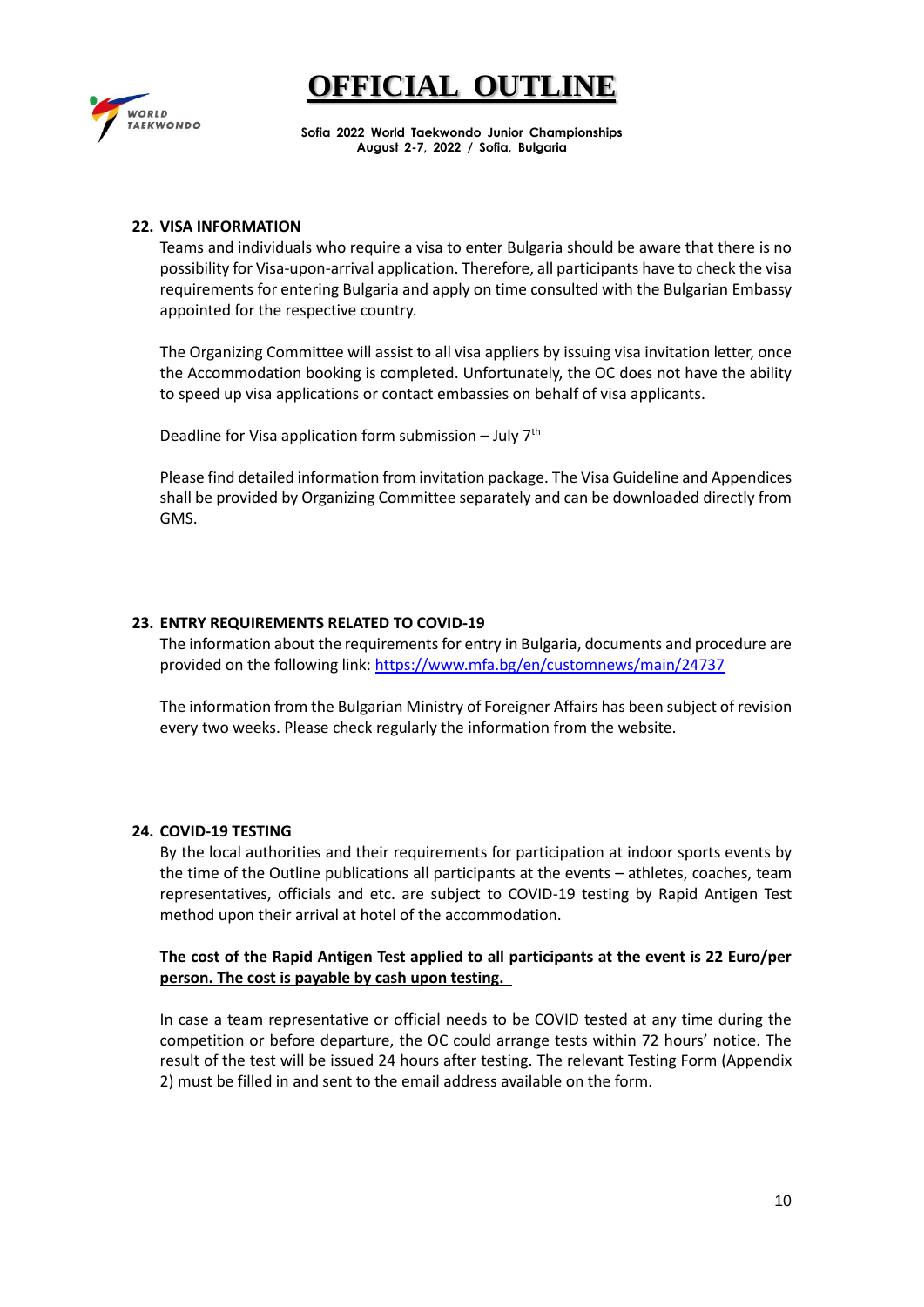

**Sofia 2022 World Taekwondo Junior Championships August 2-7, 2022 / Sofia, Bulgaria**

### **25. COACH's Requirements**

All coaches are required to hold WT Coach Certificate Level II(2). Coaches those do not hold Level II coach certificate will be deleted from the registration and not allowed to coach at the championships.

All Coaches are required to wear formal suit such as tie, jacket, dress shirt (long or short), and trousers from semi-final matches. If any coach refuses to wear abovementioned attire, he or she will not be allowed to coach for Sofia 2022 World Taekwondo Junior Championships.

#### **26. TEAM DOCTOR's MEETING**

In order to receive accreditation card, all registered team doctors or physicians must attend team doctor's meeting on August 1st.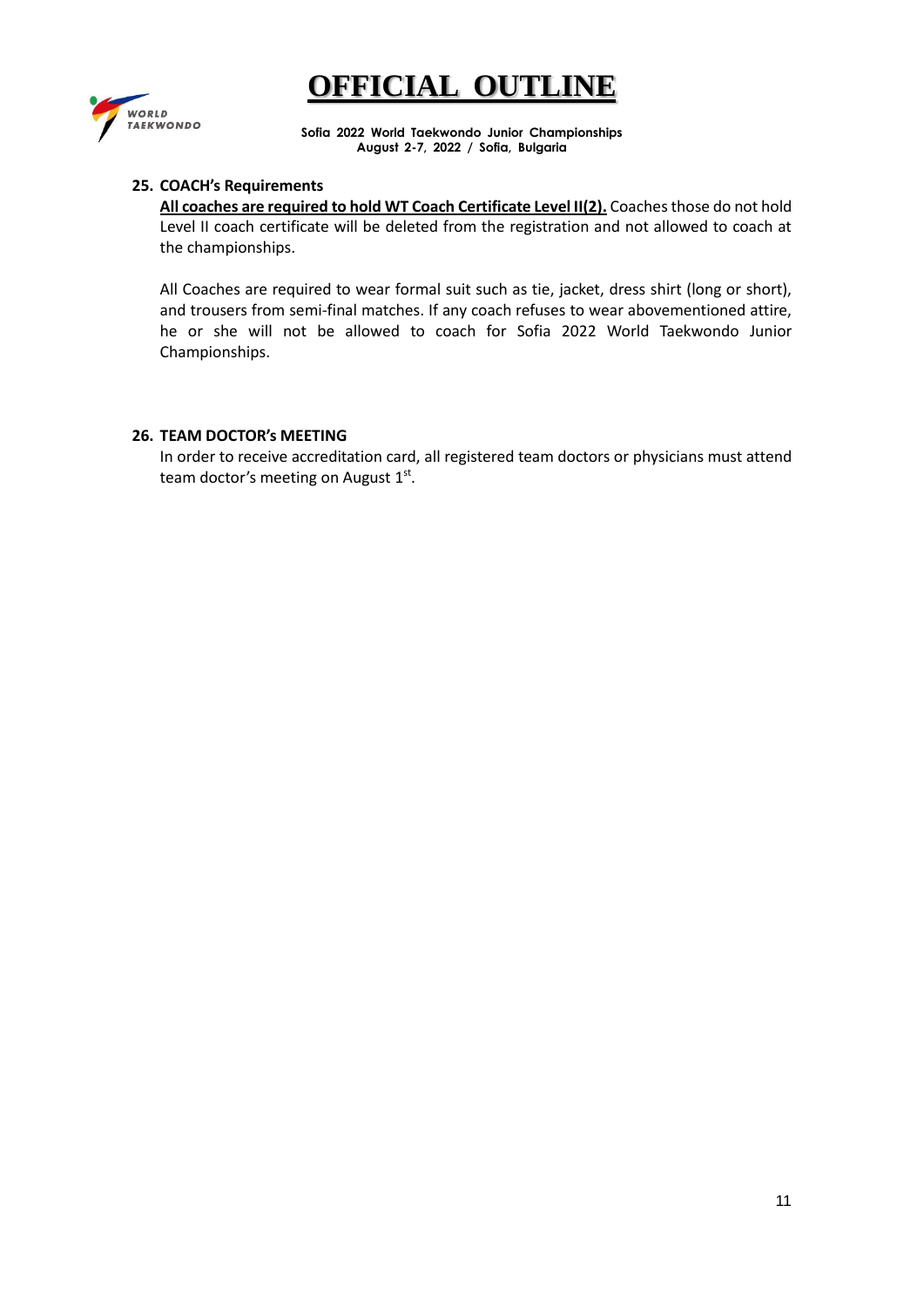

**Sofia 2022 World Taekwondo Junior Championships August 2-7, 2022 / Sofia, Bulgaria**

# **TIMETABLE (SUBJECT TO CHANGE)**

| <b>Date</b> | <b>Time</b> | Event                                                             | <b>Place</b>           |
|-------------|-------------|-------------------------------------------------------------------|------------------------|
| July 28-31  | 0900-       | Team registration for Sofia 2022 WT Junior Championships          | Arena Armeec           |
|             | 1800        |                                                                   | (Registration Centre)  |
| August 1    | 1000-       | General Weigh-in for W-42kg, W-44kg, M-45kg, M-48kg               | Arena Armeec           |
|             | 1200        |                                                                   |                        |
|             | 1100-       | Team Doctor's Meeting                                             | Grand Hotel Millennium |
|             | 1200        |                                                                   | Sofia                  |
|             | 1400-       | Head of team meeting and drawing of lots for Sofia 2022 WT Junior | Grand Hotel Millennium |
|             | 1700        | Championships                                                     | Sofia                  |
| August 2    | 0800        | Random weigh-in for W-42kg, W-44kg, M-45kg                        | Arena Armeec           |
|             | 0900-       | <b>Competition for Sofia 2022 WT Junior Championships</b>         | Arena Armeec           |
|             | 1200        | (W-42kg, W-44kg, M-45kg)                                          |                        |
|             | 1000-       | General weigh-in for W-46kg, W-49kg, M-48kg, M-51kg               | Arena Armeec           |
|             | 1200        |                                                                   |                        |
|             | 1200-       | Lunch Break                                                       | Arena Armeec           |
|             | 1300        |                                                                   |                        |
|             | 1300-       | <b>Competition continues</b>                                      | Arena Armeec           |
|             | 1700        |                                                                   |                        |
|             | 1730-       | <b>Opening Ceremony</b>                                           | Arena Armeec           |
|             | 1830        |                                                                   |                        |
|             | 1900-       | Semi-Finals                                                       | Arena Armeec           |
|             | 2000        |                                                                   |                        |
|             | 2000-       | Finals & Awarding ceremony                                        | Arena Armeec           |
|             | 2130        |                                                                   |                        |
| August 3    | 0800        | Random weigh-in for W-46kg, W-49kg, M-48kg, M-51kg                | Arena Armeec           |
|             | 0900-       | <b>Competition for Sofia 2022 WT Junior Championships</b>         | Arena Armeec           |
|             | 1200        | (W-46kg, W-49kg, M-48kg, M-51kg)                                  |                        |
|             | 1000-       | Weigh-in for W-52kg, M-55kg, M-59kg                               | Arena Armeec           |
|             | 1200        |                                                                   |                        |
|             | 1200-       | Lunch Break                                                       | Arena Armeec           |
|             | 1300        |                                                                   |                        |
|             | 1300-       | Competition continues                                             | Arena Armeec           |
|             | 1700        |                                                                   |                        |
|             | 1730-       | Semi-Finals                                                       | Arena Armeec           |
|             | 1830        |                                                                   |                        |
|             | 1830-       | Finals & Awarding ceremony                                        | Arena Armeec           |
|             | 2000        |                                                                   |                        |
| August 4    | 0800        | Random weigh-in for W-52kg, M-55kg, M-59kg                        | Arena Armeec           |
|             | 0900-       | <b>Competition for Sofia 2022 WT Junior Championships</b>         | Arena Armeec           |
|             | 1200        | (W-52kg, M-55kg, M-59kg)                                          |                        |
|             | 1000-       | General weigh-in W-55kg, M-63kg, M-68kg                           | Arena Armeec           |
|             | 1200        |                                                                   |                        |
|             | 1200-       | Lunch Break                                                       | Arena Armeec           |
|             | 1300        |                                                                   |                        |